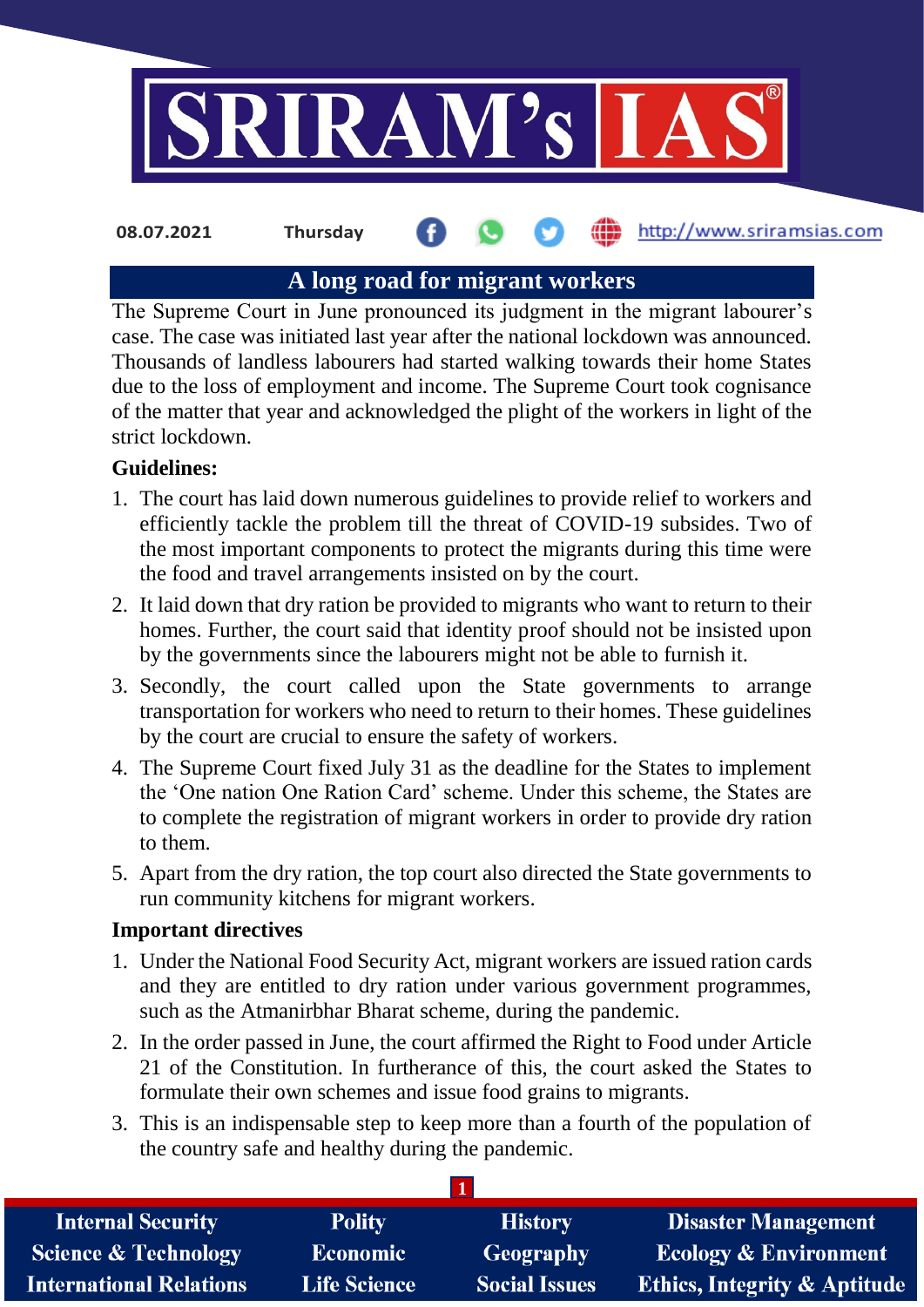

**08.07.2021 Thursday**

# http://www.sriramsias.com

# **Challenges:**

- 1. However, there arise administrative problems in implementing these measures. First, migrant workers keep moving in search of employment and it is difficult to cover them all under the scheme.
- 2. Second, many States do not have the necessary infrastructure to run and maintain community kitchens on such a large scale.
- 3. However, there are no normative data that would allow the States to identify eligible migrants. The court took cognisance of the issue and directed the Ministry of Labour and Employment to ensure that the National Database for Unorganised Workers is updated by July 31.
- 4. Finally, the top court recognised the need for direct cash benefit transfer to workers in the unorganised sector. But it did not issue any guidelines for the same as the workers need to be covered by the States themselves.

The Supreme Court has given a purposive declaration in the case but the bulk of the judgment seems declaratory rather than mandatory. In order to efficaciously implement the orders of the court, the State governments need to work with the Centre closely. With the third wave of COVID-19 infections looming, it is imperative to ensure that government machinery works to its full potential and robust systems are developed to withstand the challenges.

# **Challenging negative social norms**

Turning the focus on women and improving access to information and services leads to better health outcomes.

# **Highlights:**

- 1. India has entered a demographic sweet spot that will continue for another two to three decades. Half of India's population is under 29 years of age, which means that in this period, a greater proportion of young people will drive India's economic growth and social progress.
- 2. So, they must not only be healthy, knowledgeable and skilled but must also be provided with the rights and choices to develop to their fullest potential, including, and especially, sexual and reproductive health and rights (SRHR).

| <b>Internal Security</b>        | <b>Polity</b>       | <b>History</b>       | <b>Disaster Management</b>              |
|---------------------------------|---------------------|----------------------|-----------------------------------------|
| <b>Science &amp; Technology</b> | Economic            | Geography            | <b>Ecology &amp; Environment</b>        |
| <b>International Relations</b>  | <b>Life Science</b> | <b>Social Issues</b> | <b>Ethics, Integrity &amp; Aptitude</b> |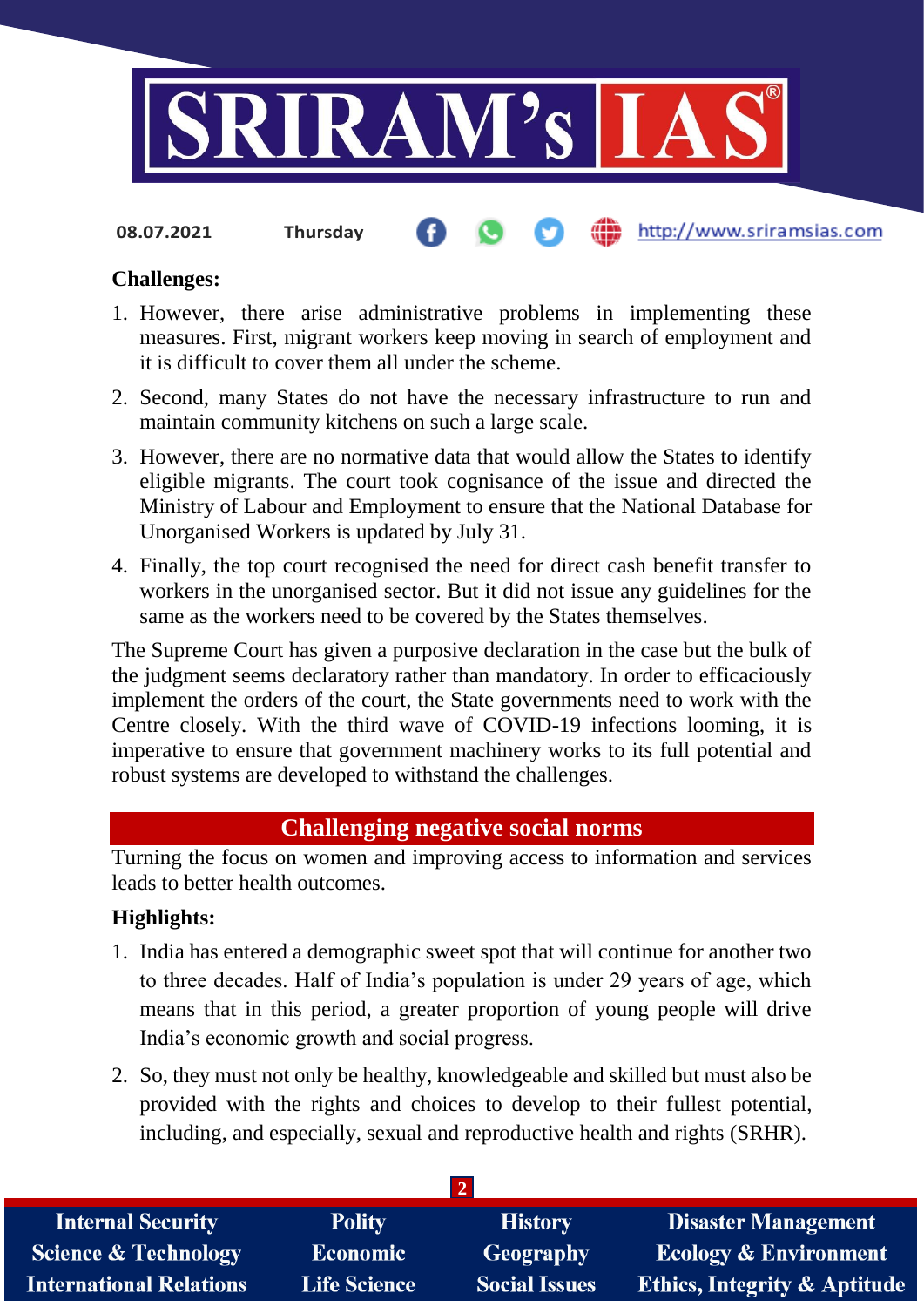

#### **fin** http://www.sriramsias.com **08.07.2021 Thursday**

# **Sexual and reproductive health and rights (SRHR)**

The SRHR includes issues such as violence, stigma and respect for bodily autonomy, which greatly impact the psychological, emotional and social wellbeing of individuals.

# **Developmental goals**

- 1. India's population growth is now stabilising. The decline in overall fertility notwithstanding, the population will continue to grow because of the effect of 'population momentum'.
- 2. The Total Fertility Rate (TFR), presently at 2.2 children, will soon reach replacement level (2.1). However, the TFR remains higher than the national average of 2.2 children among women who live in rural areas, have little formal education and are in the lowest income quintile — a majority of them live in the poorer States.
- 3. Changing social norms is one of the biggest challenges for India to address the needs of the next generation.
- 4. For example, India's population stabilisation strategy must be adjusted keeping in mind the rights of women and girls. Women must have a greater say in choosing their family size.
- 5. Prescriptive or coercive methods, such as one- or two-child norms, have rarely worked well anywhere for long.
- 6. It goes without saying that for women and girls, the empowerment to make choices leads to better health outcomes, such as knowing how to prevent unintended pregnancy or giving birth with the help of a skilled birth attendant.

# **Challenges to SRHR**

- 1. Even before the pandemic, pervasive negative social norms, health system barriers and gender inequality hindered universal access to SRHR as envisioned under the Programme of Action of the 1994 International Conference on Population and Development (ICPD).
- 2. In the last two decades, India has made substantial gains with SRH indicators. Progressive policies for maternal health have resulted in improved rates of institutional delivery and a decline in maternal mortality ratio (MMR) from 327 in 1999-2001 to 113 per 100,000 live births in 2016-18, as per Sample Registration System (SRS) data.

| <b>Internal Security</b>        | <b>Polity</b>       | <b>History</b>       | <b>Disaster Management</b>              |
|---------------------------------|---------------------|----------------------|-----------------------------------------|
| <b>Science &amp; Technology</b> | <b>Economic</b>     | Geography            | <b>Ecology &amp; Environment</b>        |
| <b>International Relations</b>  | <b>Life Science</b> | <b>Social Issues</b> | <b>Ethics, Integrity &amp; Aptitude</b> |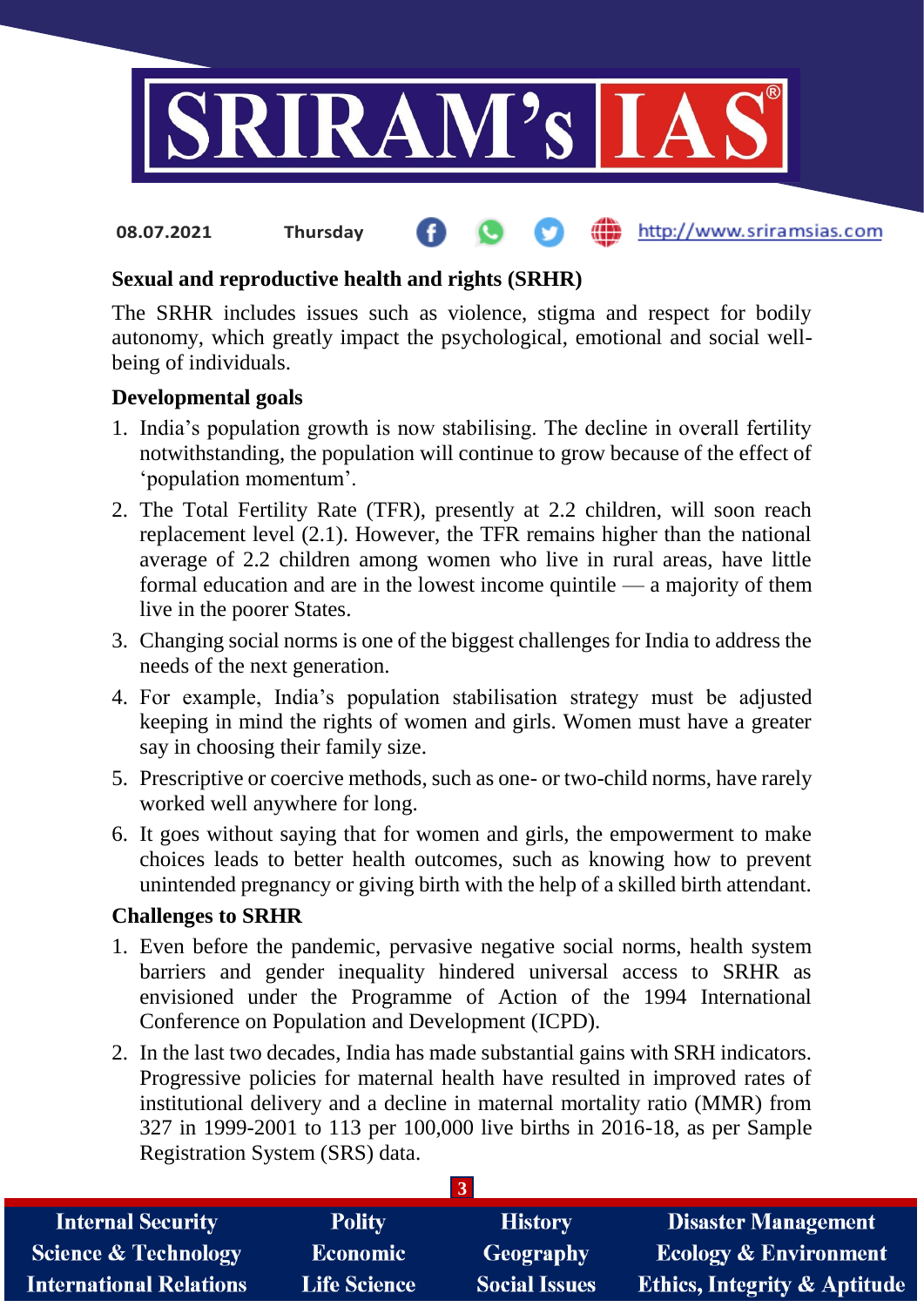

- the http://www.sriramsias.com **08.07.2021 Thursday**
- 3. There have also been significant shifts in family planning in the past decade, and data from the National Health Family Survey 5 for the year 2019-20 (NFHS-5) show how contraceptive prevalence has improved in most States. We ought to celebrate India's success, as it significantly contributes to global progress.
- 4. The current government, with programmes such as Beti Bachao Beti Padhao (BBBP), has made some efforts to challenge existing social norms and has underlined that investments in social causes must go alongside economic progress.
- 5. All sections of society must embrace this call for positive change, each doing their part, from the individual to the institution level. The UNFPA is keen to take India's success models and strengthen the South-South Collaboration further.

#### **Poor indicators**

- 1. But success is hard-earned and never assured. There are many challenges on the path to 2030, the goalpost for achieving the Sustainable Development Goals (SDGs).
- 2. Two million adolescent girls (15-19 years) each year had a pregnancy, and of these, nearly 63% were unwanted or unintended.
- 3. This points to inadequate information and access to SRH services for this age group. In girls aged 15-19 years, 22.2% had an unmet need for contraception, according to NFHS-4.
- 4. Girls are still marrying too young 26.8% of women aged 20-24 years are married before they turn 18, often having their first child within the first year of marriage.
- 5. Far too many girls and women face gender-based violence and harmful practices that are socially sanctioned. All of these practices are rooted in social norms, beliefs and practices that deny women their bodily autonomy.
- 6. India has slipped 28 places to rank 140th among 156 countries, becoming the third-worst performer in South Asia in The World Economic Forum's (WEF) Global Gender Gap Report (2021).

| <b>Polity</b>       | <b>History</b>       | <b>Disaster Management</b>              |
|---------------------|----------------------|-----------------------------------------|
| <b>Economic</b>     | Geography            | <b>Ecology &amp; Environment</b>        |
| <b>Life Science</b> | <b>Social Issues</b> | <b>Ethics, Integrity &amp; Aptitude</b> |
|                     |                      |                                         |